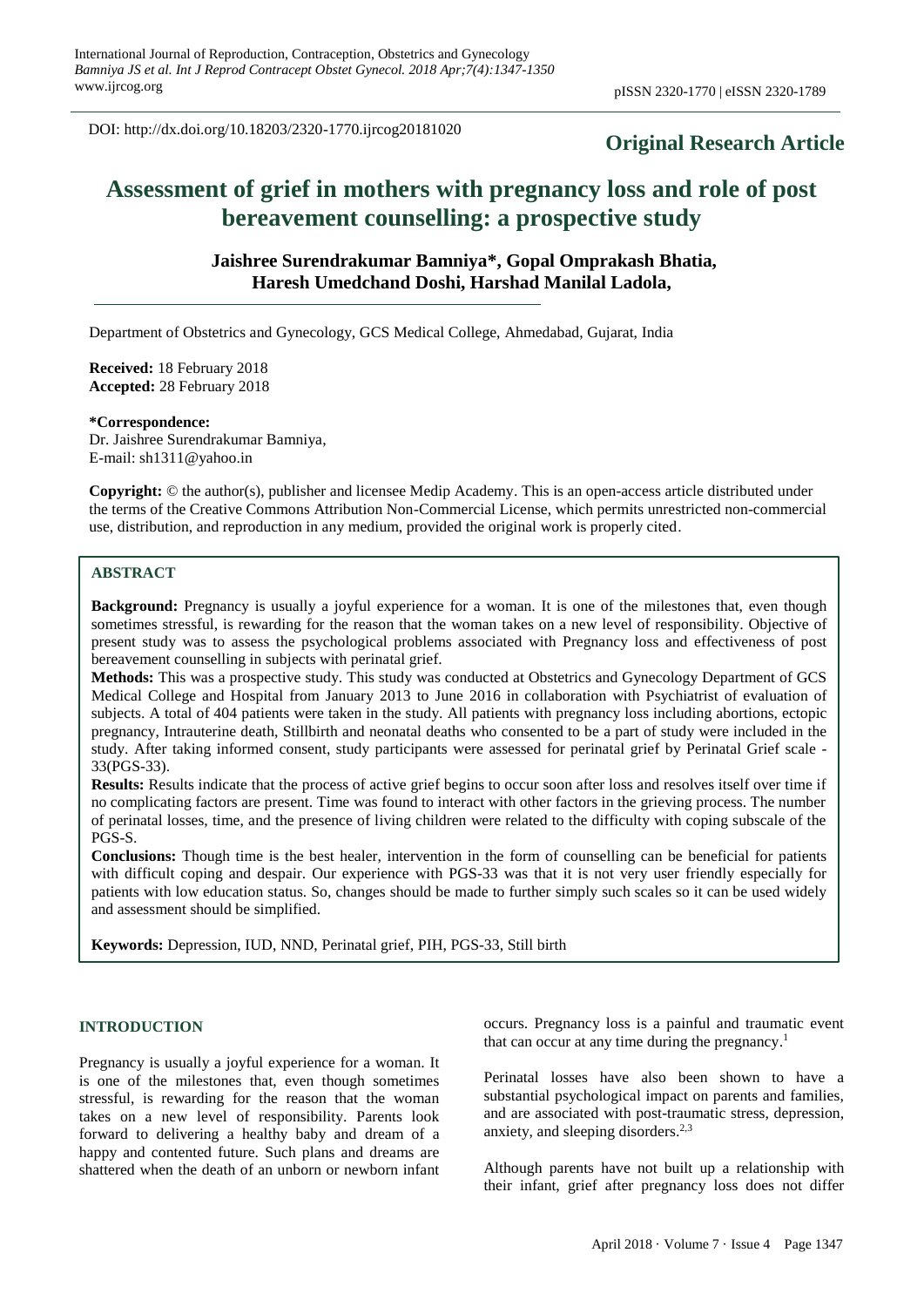significantly in intensity from other loss scenarios. As has been found in bereavement involving first-degree relatives, grief symptoms usually decrease in intensity over the first 12 months. Longitudinal studies have demonstrated that in a normal grieving process, grief declines over a period of 2 years after the pregnancy  $loss<sup>4,5</sup>$ 

The specific aims and objectives of the study were

- To find out etiological factors leading to pregnancy loss.
- To find out Stillbirth rate, PNM rate at our institution.
- To find out incidence of psychological problems like depression, anxiety, anger and worry of outcome of future pregnancy.
- To assess the psychological problems before and after standard care and bereavement counselling for women with pregnancy loss.
- To validate the perinatal bereavement grief scale for the local population
- To assess the effectiveness of bereavement counselling on women with pregnancy loss

#### **METHODS**

After obtaining permission from Institutional ethical and scientific committee, study was conducted from year Jan 2013 to June 2016 at Obstetrics and Gynecology Department in collaboration with Psychiatry department of GCS Medical college and Research centre, Ahmedabad.

All patients with pregnancy loss including abortions, ectopic pregnancy, Intrauterine death, Stillbirth and neonatal deaths who consented to be a part of study were included in the study. After taking informed consent, study participants were assessed for perinatal grief by Perinatal Grief scale-33(PGS-33).

The Perinatal Grief Scale is a questionnaire that has been successfully used to quantitatively measure active grief, difficulty with coping, and despair (Potvin, Lasker, Toedter, 1989).

The PGS examined three aspects of grieving: active grief, difficulty coping, and despair. Examination of these categories in relation to the length of time that had passed since the loss led to greater insight into the psychological ramifications of miscarriage and termination for fetal abnormality. Active grief addresses sadness and missing or crying for the baby. As the most positive form of grief, it leads to less psychological difficulties.

Difficulty coping is evidenced in difficulties with both daily activities and interactions with other people. This is an indicator of more severe depressive symptomalogy because individuals scoring high on this scale withdraw from others and have trouble functioning on a daily level. The despair subscale is a predictor of serious and longlasting negative psychological effects. Each patient filled two questionnaire, one was within first week of the loss and other was 6 weeks after the loss. Irrespective of grief score all patients were subjected to counselling.

## **RESULTS**

The study spanned over a period of two years and six monthes from January 2013 to June 2016. A total of 2568 patient delivered in Obstetric Unit of GCS Hospital and Medical college. We included all subjects who had stillbirth, intrauterine deaths, neonatal death, abortion and ectopic in present study. A total of 404 subjects were included in the study group. After taking informed consent, study participants were assessed for perinatal grief by Perinatal Grief scale -33(PGS-33). The Perinatal Grief Scale is a questionnaire that has been successfully used to quantitatively measure active grief, difficulty with coping, and despair (Potvin, Lasker, and Toedter, 1989). The PGS examined three aspects of grieving: active grief, difficulty coping, and despair.

#### **Table 1: Distribution of patients according to number of deliveries.**

| Year  | <b>Total</b><br>deliveries | <b>IUD</b> | <b>SB</b> | <b>NND</b> | $\mathbf{A}$ | E  |
|-------|----------------------------|------------|-----------|------------|--------------|----|
| 2013  | 708                        | 19         |           |            | 108          | 10 |
| 2014  | 820                        | 15         | 5         | 10         | 78           | 2  |
| 2015  | 1361                       | 6          | 3         | 12         | 68           | 8  |
| 2016  | 679                        | 2          |           | 6          | 37           | 6  |
| Total | 2568                       | 42         | 13        | 32         | 291          | 26 |

Out of total deliveries at our institute from January 2013 to June 2016 i.e. 2568. Intrauterine deaths comprised 1.635%, stillbirth (0.5%), neonatal death (1.24%), abortion (11.33%) and ectopic (4.41%) (Table 1).

## **Table 2: Distribution of patients according to age, education, parity.**

| Age       | 20-30      | $30-40$           | >40        |
|-----------|------------|-------------------|------------|
|           | 340        | 61                | 3          |
| Education | Illiterate | Upto<br>secondary | Graduate   |
|           | 44         | 280               | 124        |
| Parity    | Nullipara  | Para1             | Para2/More |
|           | 48         | 196               | 160        |

Distribution of patients according to age, education and parity showed that maximum subjects were in the age group of 20-30 years (84%) followed by age group 30-40 constituting around 15% and >40 with 0.7% contribution. In Education level 69.30% subjects were educated upto secondary followed by Graduates (30%) and illiterates (10.89%). According to Parity 48.51% subjects were Para 1 followed by Para2 (39.60%) and nullipara (11.88%) (Table 2).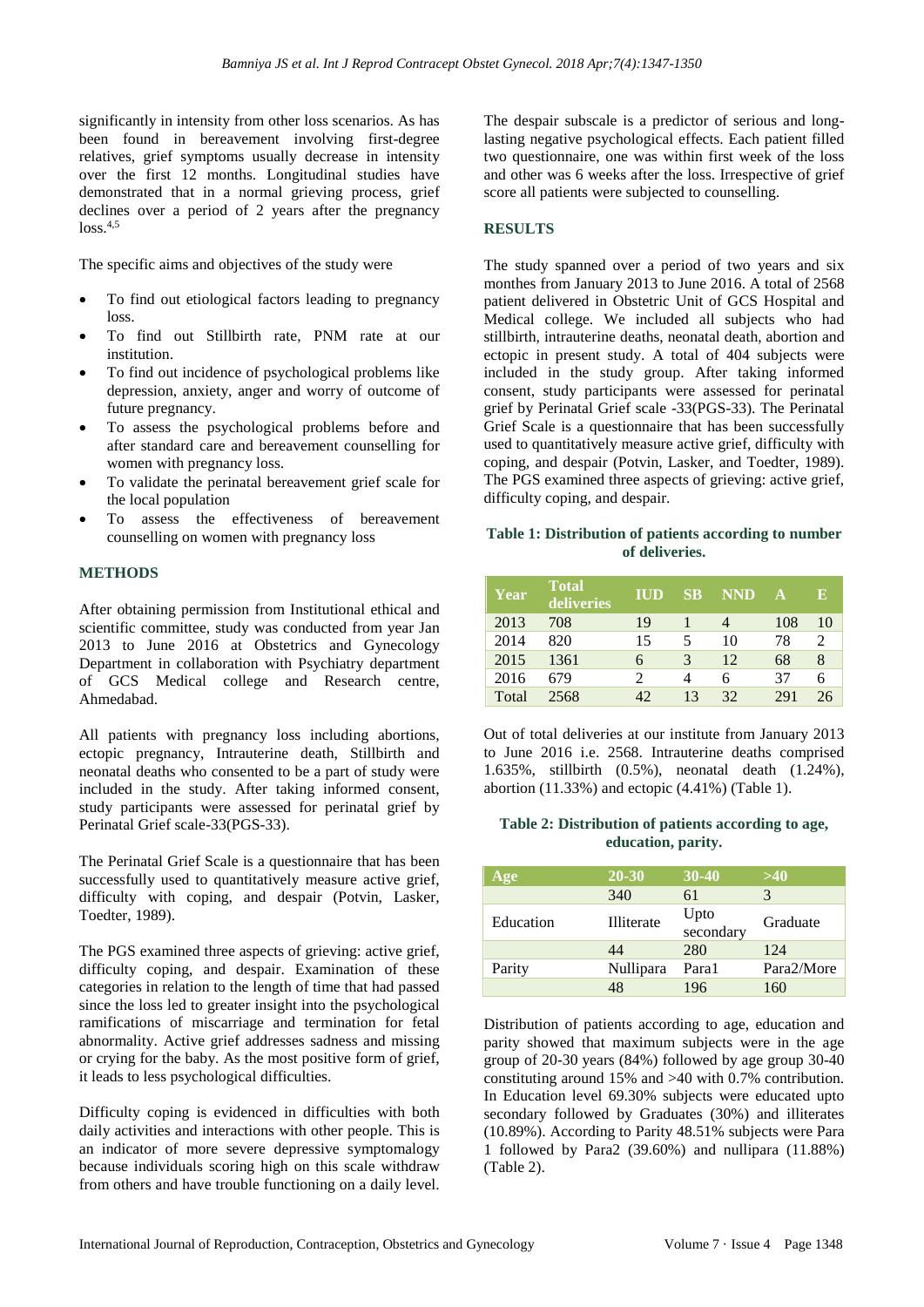#### **Table 3: Classification of types of pregnancy loss.**

|                    | $N=404$ | $\frac{0}{\alpha}$ |
|--------------------|---------|--------------------|
| Miscarriage        | 291     | 72.02              |
| Ectopic            | 26      | 6.43               |
| Intrauterine death | 42      | 10.39              |
| Stillbirth         | 13      | 3.21               |
| Neonatal death     | 32      | 7.92               |

According to type of pregnancy loss Miscarriages had Maximum contribution of 72.02% followed by IUD (10.39%), NND (7.92%), ectopic (6.43%) and lastly stillbirth (3.21%) (Table 3).

**Table 4: Etiological factors for late pregnancy loss.**

| <b>Etiological factors</b> |                |
|----------------------------|----------------|
| Multiple pregnancy         | 5              |
| Preterm                    | 24             |
| Low birth weight           | 30             |
| Chromosomal anomalies      |                |
| Birth asphyxia             | 33             |
| Severe IUGR                | 30             |
| <b>PIH</b>                 | 36             |
| Antepartum haemorrhage     | 16             |
| Oligohydramnios            | 24             |
| Cord abnormalities         | 4              |
| Maternal diabetes          | 4              |
| Congenital anomalies       | $\mathfrak{D}$ |
| Rupture uterus             |                |

According to etiology of late fetal loss pregnancy induced hypertension is the most common cause of fetal loss followed by birth asphyxia, severe IUGR, low birth weight, preterm, oligohydramnios. In many cases factors were coexisting like pregnancy induced hypertension leading to severe IUGR or abruption (Table 4).

#### **Table 5: Distribution of subjects according to precounselling score on PGS.**

|                   | $N=404$ |       |
|-------------------|---------|-------|
| Active grief      | 380     | 94.05 |
| Difficulty coping | 19      |       |
| Despair           |         |       |

Distribution of subjects according to pre-counselling score around 94.05% subjects were in active grief followed by difficult coping (4.7%) and only 1.2% subjects were in despair. Active grief addresses sadness and missing or crying for the baby.

As the most positive form of grief, it leads to less psychological difficulties. Difficulty coping is evidenced in difficulties with both daily activities and interactions with other people. This is an indicator of more severe depressive symptomalogy because individuals scoring high on this scale withdraw from others and have trouble functioning on a daily level. The despair subscale is a predictor of serious and long-lasting negative psychological effects (Table 5).

#### **Table 6: Distribution of subjects according to postcounselling score on PGS.**

| Active grief      | 398 | 98.51 |
|-------------------|-----|-------|
| Difficulty coping |     | 0.99  |
| Despair           |     | 0.49  |

Distribution of subjects according to Post-counselling score around 98.51% subjects were in Active Grief followed by Difficult Coping (0.99%) and only 0.49% subjects were in Despair. This observation shows that counselling had a positive impact on the subjects leading to reduction in percentage of subjects who showed Difficult coping from 4.7% in Pre-counselling period to 0.99% in Post-counselling period while subjects who showed signs of Despair i.e. 1.2% declined to 0.49% (Table 6).

## **DISCUSSION**

Every year, there are over 6.3 million perinatal deaths in the world, of which almost all occur in the developing countries, and 27% of them occur in the least developed countries.<sup>6</sup> Research shows that psychiatric morbidity following perinatal death varies from 13% to 34% among mothers suffering from perinatal bereavement.<sup>7</sup>

Twenty-five to 40% of the couples experiencing perinatal loss report anxiety or depressive symptoms soon after the loss or in the subsequent two years.<sup>8</sup> Women may experience psychological problems such as grief, depression, and anxiety.<sup>9</sup> Some health personnel may not be aware of the extent to which these problems are manifested.<sup>10</sup>

Identifying psychological problems and providing counselling to such women is much needed to address their fear of problems in future pregnancies and family life. An intervention cannot bring back their beloved infant, but an appropriate intervention could promote physical and emotional healing. Routine intervention for bereavement has not received support from quantitative evaluations of its effectiveness and is therefore not empirically based. Outreach strategies are not advised, and even provision of intervention for those who believe that they need it and who request it should be carefully evaluated. Intervention soon after bereavement may interfere with "natural" grieving processes. Intervention is more effective for those with more complicated forms of grief. <sup>11</sup> The amount of time that had passed since the most recent loss was significantly related to the PGS scores.

The length of the pregnancy indicates that the longer the woman is pregnant, the more time she has to bond with the unborn child. This results in a greater degree of grief.